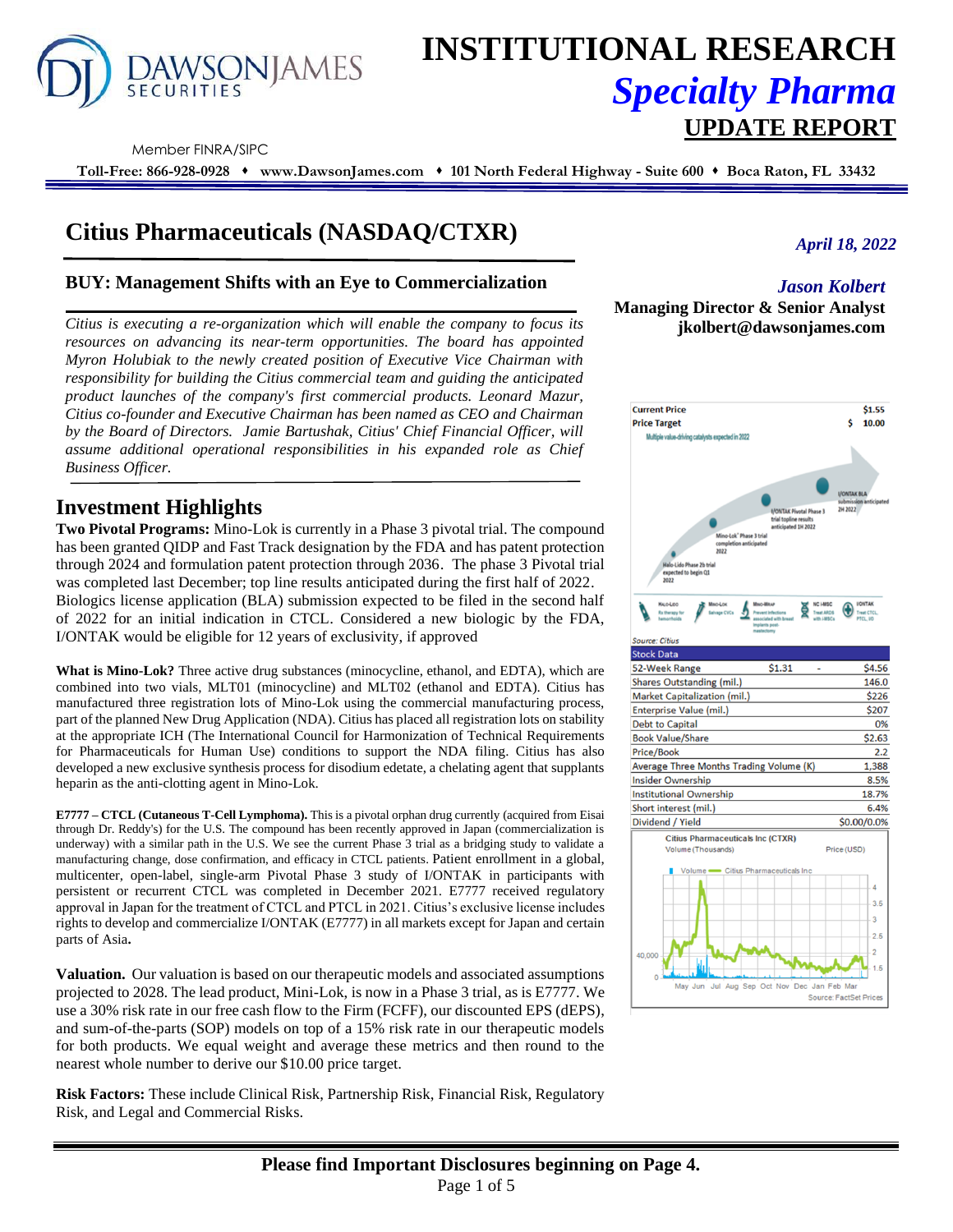

#### **Exhibit 1. Income Statement**

| Citius Pharmaceuticals: Income Statement (\$000)           |           |           |                |                          |           |                |         |         |         |         |         |         |
|------------------------------------------------------------|-----------|-----------|----------------|--------------------------|-----------|----------------|---------|---------|---------|---------|---------|---------|
| YE Sept.                                                   | 2017A     | 2018A     | 2019A          | 2020A                    | 2021A     | 2022E          | 2023E   | 2024E   | 2025E   | 2026E   | 2027E   | 2028E   |
| Mino-Lok, U.S. ST & LT CVC Revenues                        |           |           |                |                          |           |                | 103,162 | 210,471 | 322,052 | 438,034 | 558,548 | 569,775 |
|                                                            |           |           |                |                          |           |                |         |         |         |         |         |         |
| <b>CTCL Revenues</b>                                       |           |           |                |                          |           |                | 31,345  | 79,937  | 114,162 | 133,093 | 135,768 | 138,497 |
|                                                            |           |           |                |                          |           |                |         |         |         |         |         |         |
|                                                            |           |           |                |                          |           |                |         |         |         |         |         |         |
|                                                            |           |           | $\sim 10$      | ×.                       | A.        | A.             | 134,507 | 290,409 | 436,214 | 571,127 | 694,317 | 708,272 |
| <b>Expenses</b>                                            |           |           |                |                          |           |                |         |         |         |         |         |         |
| Cost of goods sold                                         |           |           | $\blacksquare$ | $\overline{\phantom{a}}$ |           | $\blacksquare$ | 20,176  | 43,561  | 65,432  | 85,669  | 104,147 | 106,241 |
| <b>COGS % of Revenue</b>                                   |           |           |                |                          |           | #DIV/0!        | 15%     | 15%     | 15%     | 15%     | 15%     | 15%     |
| Research and development                                   | 5,873     | 6,563     | 8,596          | 8,813                    | 12,241    | 13,000         | 14,000  | 14,280  | 14,566  | 14,857  | 15,154  | 15,457  |
| R&D % of Revenue                                           |           |           |                |                          |           |                |         |         |         |         |         |         |
| G&A                                                        | 12,126    | 6,447     | 6,285          | 8,095                    | 9,836     | 15,000         | 15,300  | 18,000  | 20,000  | 20,400  | 20,808  | 21,224  |
| <b>SG&amp;A% of Revenue</b>                                |           |           |                |                          |           |                |         |         |         |         |         |         |
| Stock based comp. G & A                                    | 1,973     | 780       | 715            | 803                      | 1,455     |                |         |         |         |         |         |         |
| <b>Total expenses</b>                                      | 19,972    | 13,789    | 15,596         | 17,462                   | 23,532    | 34,323         | 49,476  | 75.841  | 99,998  | 120,926 | 140,110 | 142,922 |
| Oper. Inc. (Loss)                                          | (19, 972) | (13,789)  | (15,596)       | (17, 462)                | (23, 532) | (34, 323)      | 85,031  | 214,567 | 336,216 | 450,201 | 554,207 | 565,350 |
| Interest Income                                            | 47        | 818       | 53             | 68                       | 262       |                |         |         |         |         |         |         |
| Gain (loss) on revaluation of derivative warrant liability |           | 450       |                | 110                      | 216       |                |         |         |         |         |         |         |
| Interest Expense                                           |           | (16)      | (16)           | (16)                     |           |                |         |         |         |         |         |         |
| Pre-tax income                                             | (20, 769) | 1,253     | (15, 560)      | (17, 299)                | (23, 055) | (34, 323)      | 85,031  | 214,567 | 336,216 | 450,201 | 554,207 | 565,350 |
| Income Tax Benefit (Provision-Warrant)                     |           |           |                |                          | 1,451     | (2,506)        | 12,755  | 42,913  | 84,054  | 135,060 | 193,972 | 214,833 |
| <b>Tax Rate</b>                                            | 0%        | 0%        | 0%             | 0%                       | 5%        | 10%            | 15%     | 20%     | 25%     | 30%     | 35%     | 38%     |
| <b>GAAP Net Income (loss)</b>                              | (4,952)   | (12, 537) | (15, 560)      | (17, 299)                | (24, 505) | (31, 783)      | 72,276  | 171,654 | 252,162 | 315,141 | 360,235 | 350,517 |
| <b>GAAP-EPS</b>                                            | (3.55)    | (1.22)    | (0.53)         | (0.46)                   | (0.25)    | (0.19)         | 0.41    | 0.96    | 1.36    | 1.65    | 1.83    | 1.73    |
| Non GAAP EPS (dil)                                         | (3.55)    | (1.22)    | (0.61)         | (0.46)                   | (0.23)    | (0.19)         | 0.41    | 0.96    | 1.36    | 1.65    | 1.83    | 1.73    |
| Wgtd Avg Shrs (Bas) - '000s                                | 5,842     | 10,731    | 20,162         | 39,165                   | 108,599   | 146,231        | 146,817 | 147,405 | 147,996 | 148,588 | 149,184 | 149,781 |
| Wgtd Avg Shrs (Dil) - '000s                                | 5,842     | 10,731    | 35,000         | 39,165                   | 129,901   | 169,166        | 174,292 | 179,574 | 185,015 | 190,621 | 196,397 | 202,348 |

*Source: Dawson James estimates, company reports*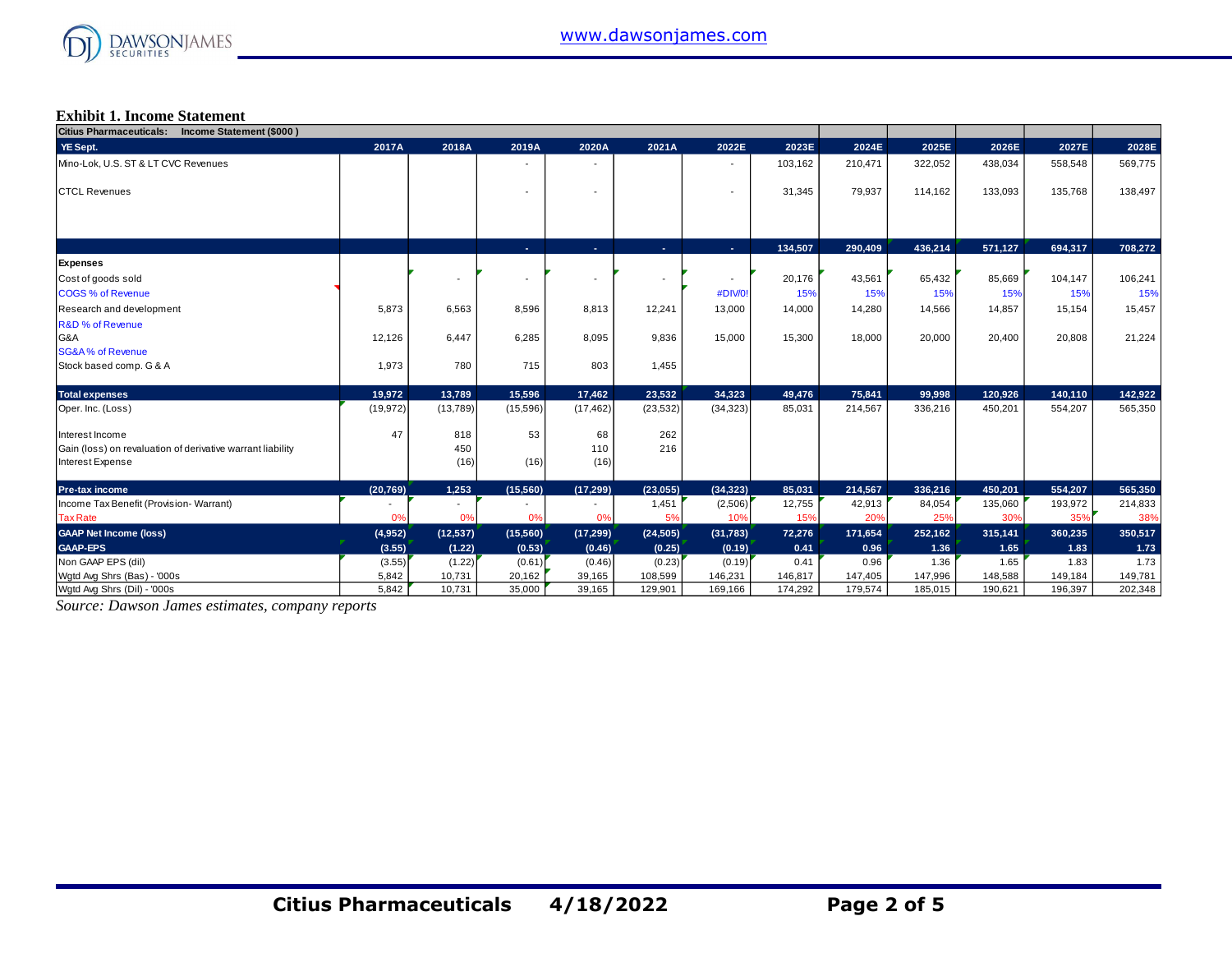

#### **Risk Analysis**

In addition to the typical risks associated with development stage specialty pharmaceutical companies, potential risks specific to Citius Pharmaceuticals, Inc. are as follows:

**Partnership risk**. Citius Pharmaceuticals, Inc. is in discussions with possible partners today, but there can be no assurances that the company will be able to secure a favorable partnership.

**Commercial risk.** There are no assurances that the company will be able to achieve significant market share and become profitable.

**Clinical and regulatory risk.** Lead products have to complete clinical trials. Trials may not produce results sufficient for regulatory approval.

**Financial risk.** The company may need to raise capital in the marketplace, and there can be no assurances that the company will be able to successfully raise capital and or do so at favorable terms.

**Liquidity Risk.** The stock is thinly traded. We note that management owns a significant percentage of the company.

**Legal and intellectual property risk.** The company may have to defend its patents and technical know-how, and there can be no assurances that the patents will not be infringed or will be held as valid if challenged, and or that the company may infringe on third parties' patents.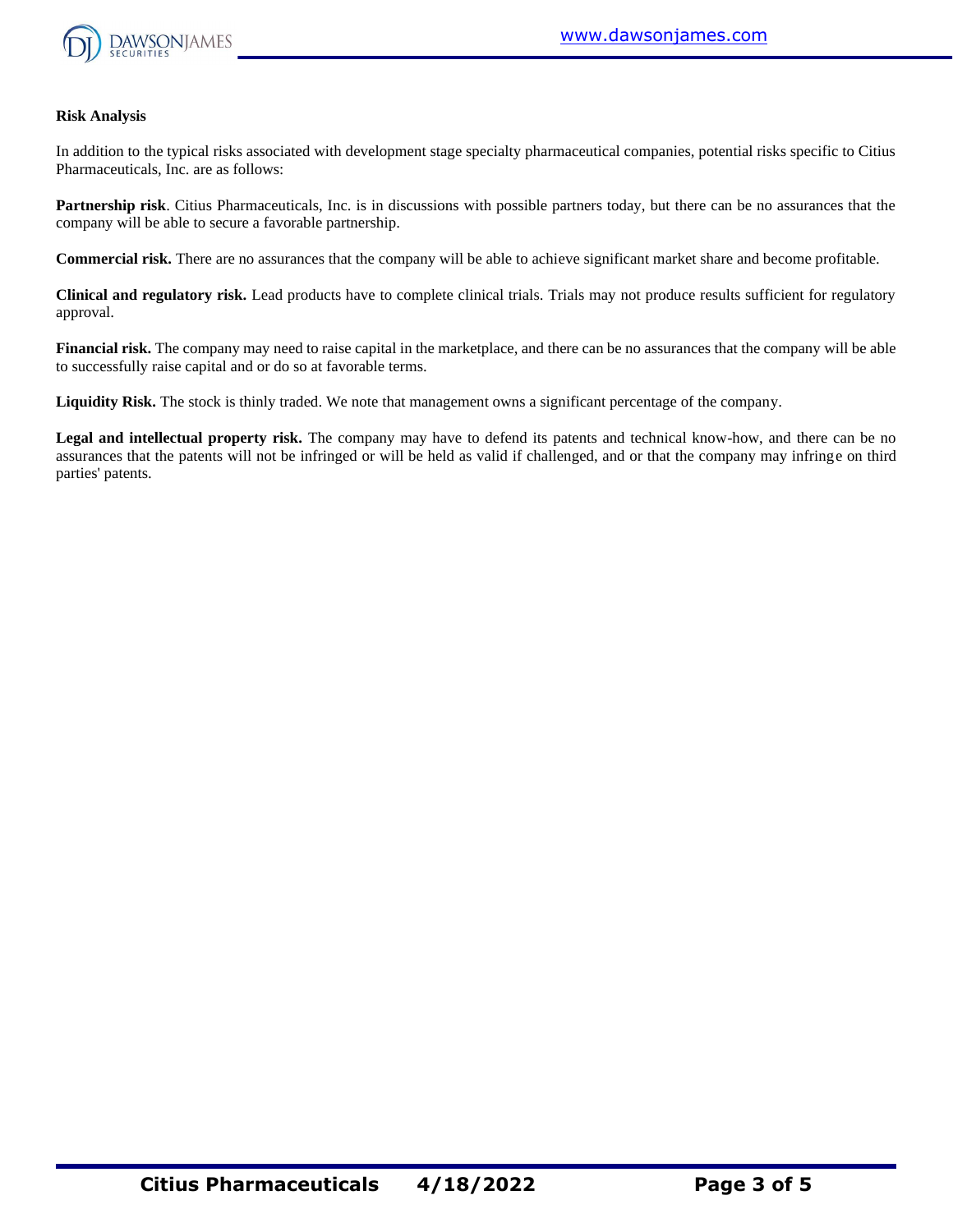

#### Companies mentioned in this report

#### **Important Disclosures:**





Update – Buy – 12/6/2021 – Price Target \$10.00

- Update Buy 2/11/2022 Price Target \$10.00
- Update Buy 2/15/2022 Price Target \$10.00
- Update Buy 4/6/2022 Price Target \$10.00
- Update Buy 4/18/2022 Price Target \$10.00

[www.dawsonjames.com](http://www.dawsonjames.com/)

Dawson James Securities, Inc. (the "Firm") is a member of the Financial Industry Regulatory Authority ("FINRA") and the Securities Investor Protection Corporation ("SIPC").

The Firm does not make a market in the securities of the subject company(s). The Firm has NOT engaged in investment banking relationships with the subject company in the prior twelve months, as a manager or co-manager of a public offering and has NOT received compensation resulting from those relationships. The Firm may seek compensation for investment banking services in the future from the subject company(s). The Firm has not received other compensation from the subject company(s) in the last 12 months for services unrelated to managing or co-managing of a public offering.

Neither the research analyst(s) whose name appears on this report nor any member of his (their) household is an officer, director or advisory board member of these companies. The Firm and/or its directors and employees may own securities of the company(s) in this report and may increase or decrease holdings in the future. As of April 7, 2022, the Firm as a whole did not beneficially own 1% or more of any class of common equity securities of the subject company(s) of this report. The Firm, its officers, directors, analysts or employees may affect transactions in and have long or short positions in the securities (or options or warrants related to those securities) of the company(s) subject to this report. The Firm may affect transactions as principal or agent in those securities.